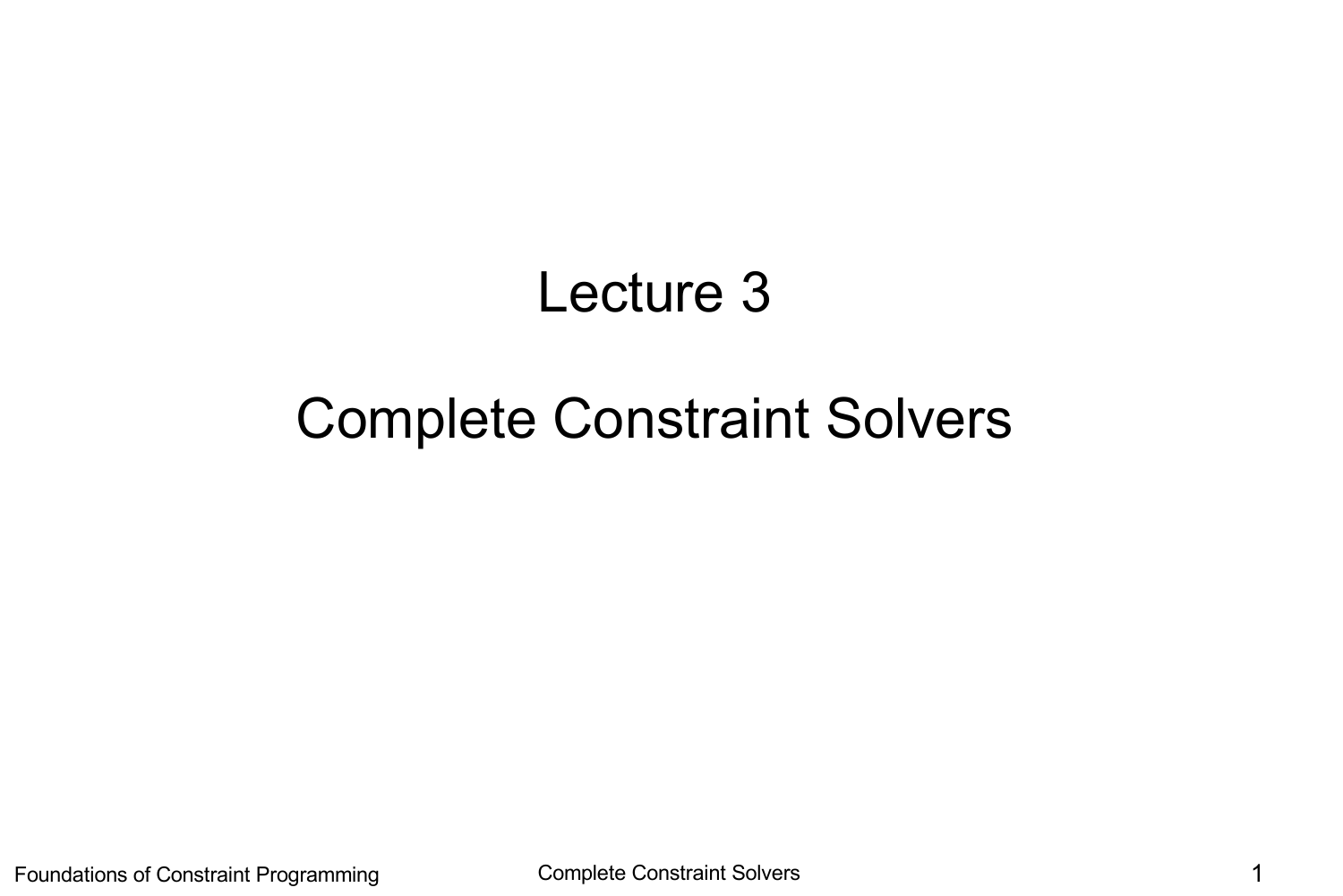# **Outline**

- Introduce a simple proof theoretic framework  $\mathcal{L}$
- Use it to define complete solvers  $\mathcal{L}$
- Show how the standard unification problem can be interpreted as CSP  $\mathbf{G}$
- Discuss Gauss-Jordan Elimination and Gaussian Elimination algorithms  $\frac{1}{2}$ for solving linear equations over reals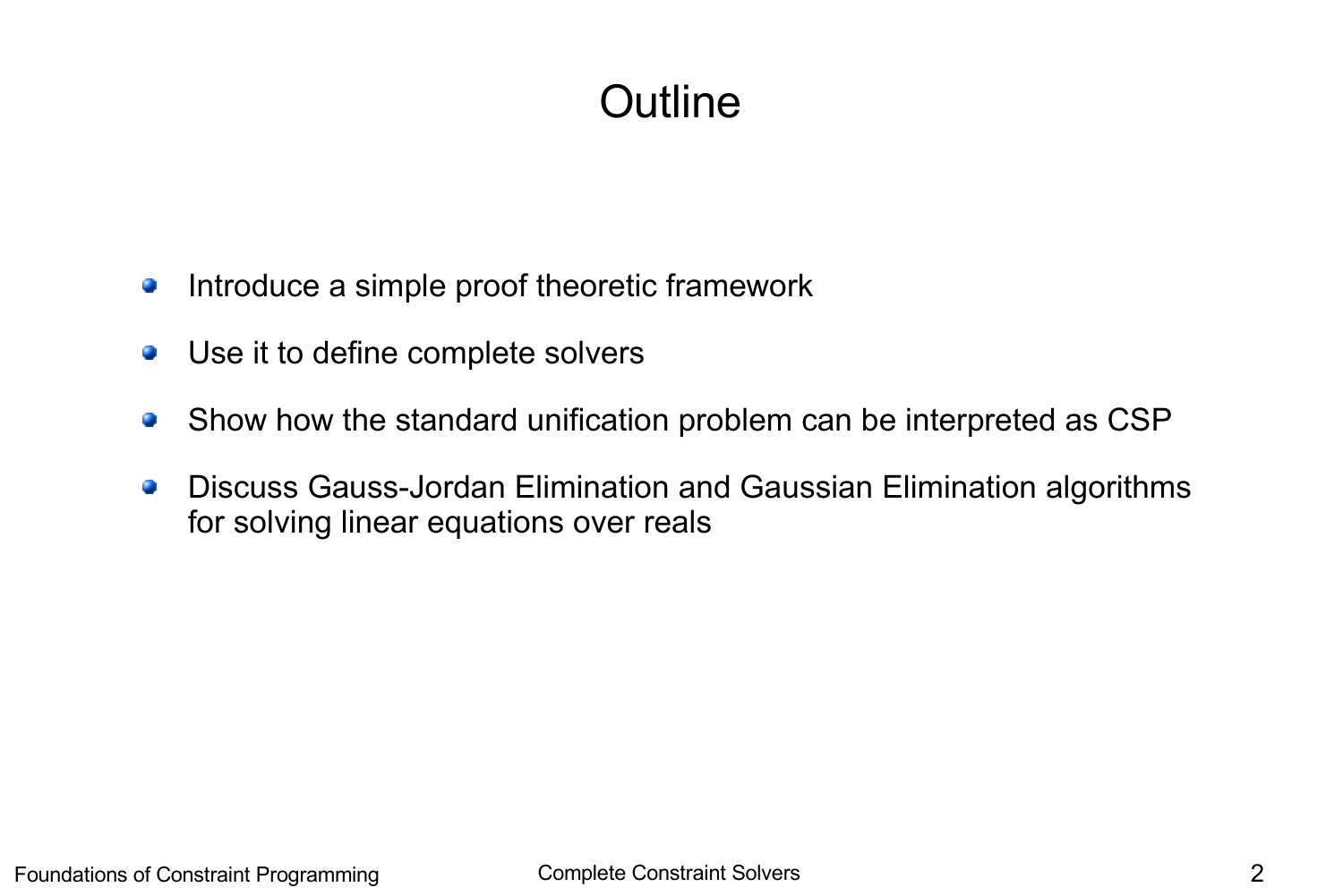### Proof Theoretic Framework

• Rules that transform CSP's

 $\langle \pmb{C} \, ; \mathcal{D} \, \mathcal{E} \rangle \, ,$  $\big\langle \textcolor{red}{C}\textcolor{black}{'};\mathcal{D}\mathcal{E}\textcolor{black}{'}\big\rangle$ 

 $\boldsymbol{\phi}$ 

 $\psi$ 

• A rule

is equivalence preserving if  $\phi$  and  $\psi$  are equivalent

• All considered rules will be equivalence preserving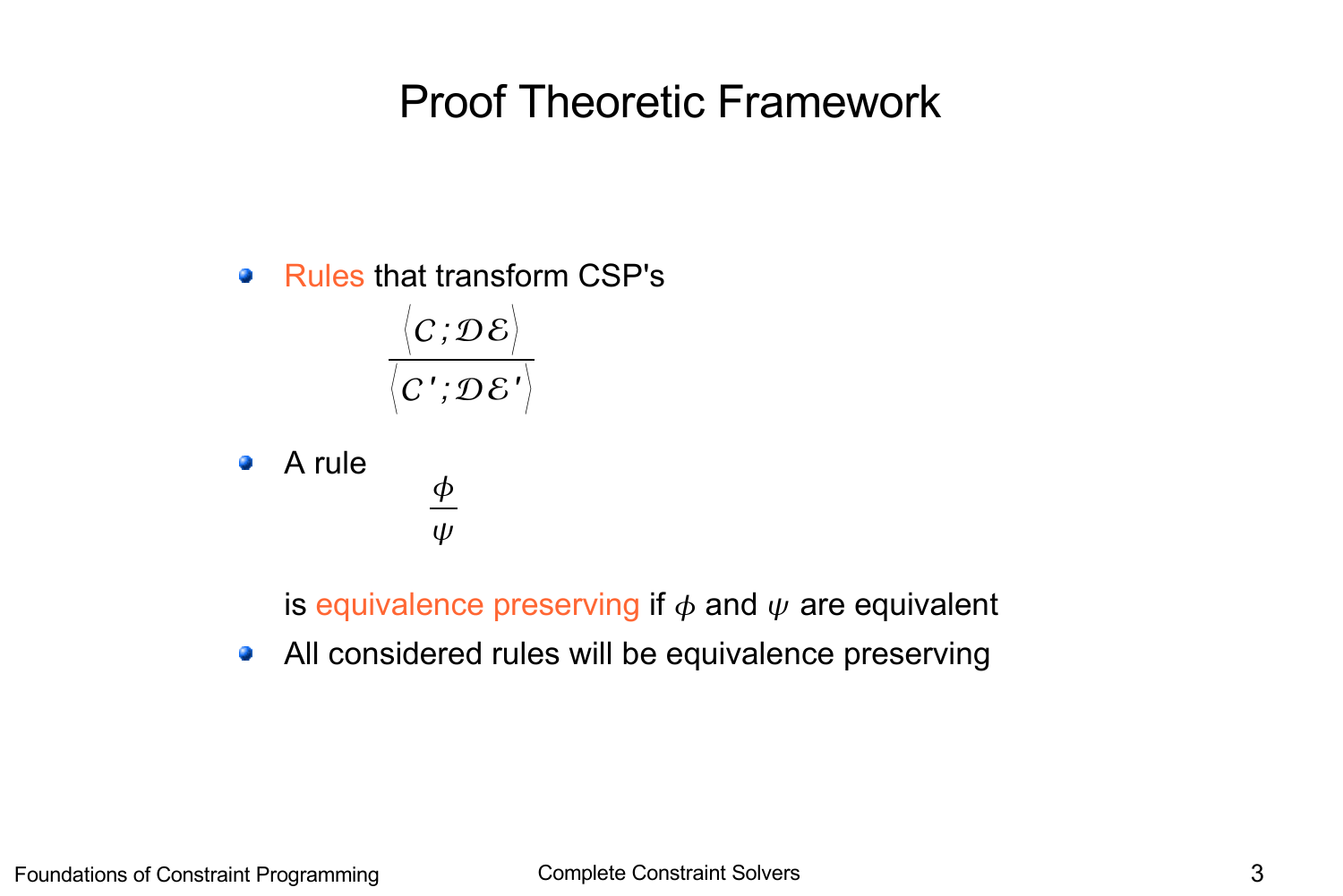# Types of Rules

Domain reduction rules

- $\mathcal{D}\mathcal{E} \coloneqq x_1 \in D_1, ..., x_n \in D_n$
- $\mathcal{D}\mathcal{E} := x_1 \in D'_1, ..., x_n \in D'_n$

 $D_i$ 

• for 
$$
i \in [1..n]
$$
  
 $D'_i \subseteq$ 

 $C'$ : restriction of all constraints in  $C$  to the domains  $D'_{\ 1},\,...,\,D'_{\ n}$ 

#### Transformation rules

- Not domain reduction rules  $\mathcal{L}$
- $\bullet$   $C' \neq \emptyset$
- $\mathcal{D} \mathcal{E}'$  extends  $\mathcal{D} \mathcal{E}$  $\mathcal{L}$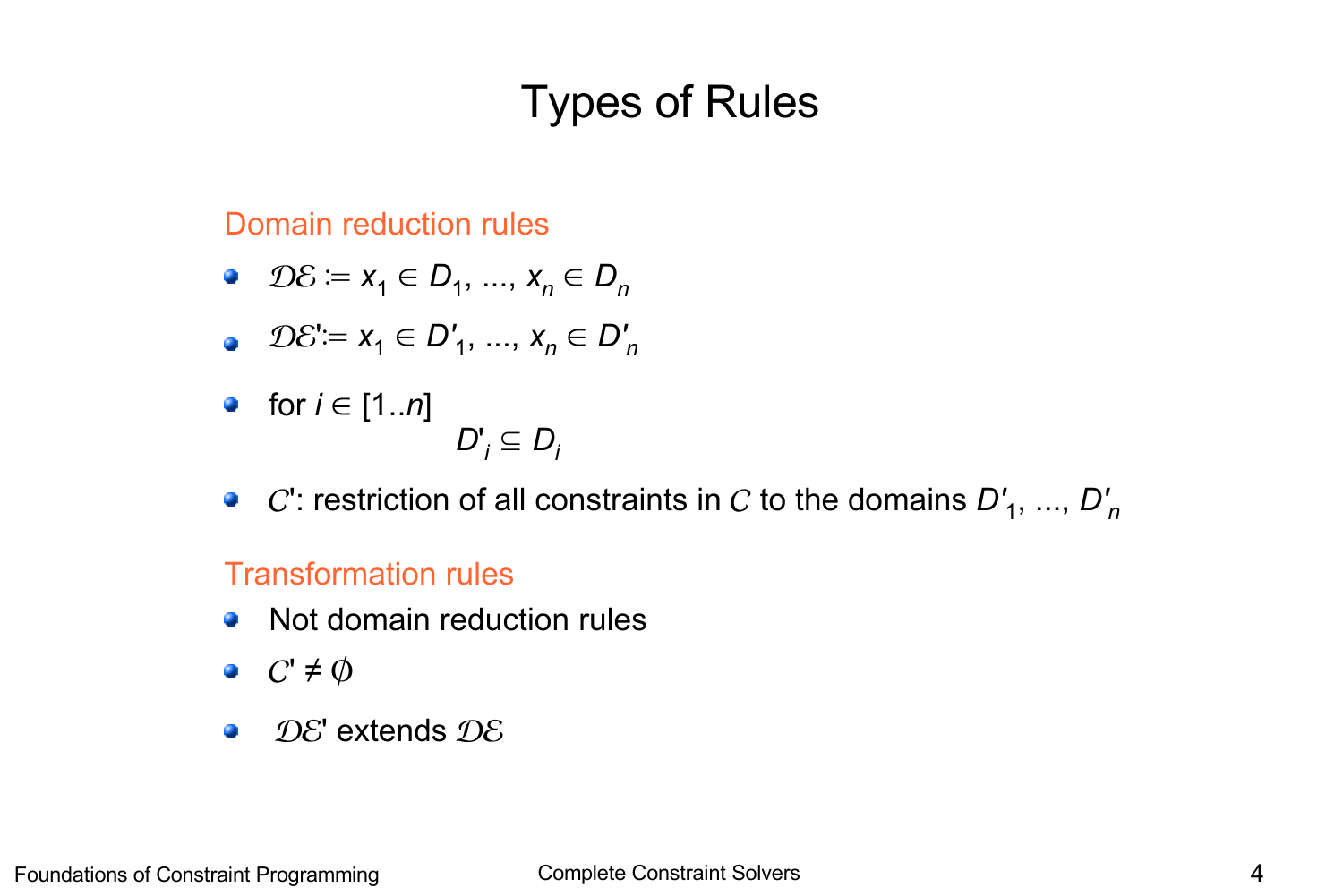#### Examples: Domain Reduction Rules

Linear Disequality  $\mathbf{C}$ 

$$
\frac{\langle x \langle y, x \rangle | I_x \cdot h_x |, y \in [I_y \cdot h_y] \rangle}{\langle x \langle y, x \rangle | I_x \cdot h_x |, y \in [I_y \cdot h_y] \rangle}
$$

where  $h'_x = min(h_x, h_y - 1), l'_y = max(l_y, l_x + 1)$ 

**Equality**  $\mathcal{L}$ 

$$
\frac{\langle x=y \, ; x \in D_x, y \in D_y \rangle}{\langle x=y \, ; x \in D_x \cap D_y, y \in D_x \cap D_y \rangle}
$$

**Disequality**  $\overline{\phantom{a}}$ 

$$
\frac{\langle x\neq y\,;\,x\in D\,,\,y=a\rangle}{\langle x\in D-\{a\},\,y=a\rangle}
$$

(domain expression  $y = a$  stands for  $y \in \{a\}$ )

Foundations of Constraint Programming Complete Constraint Solvers 6 5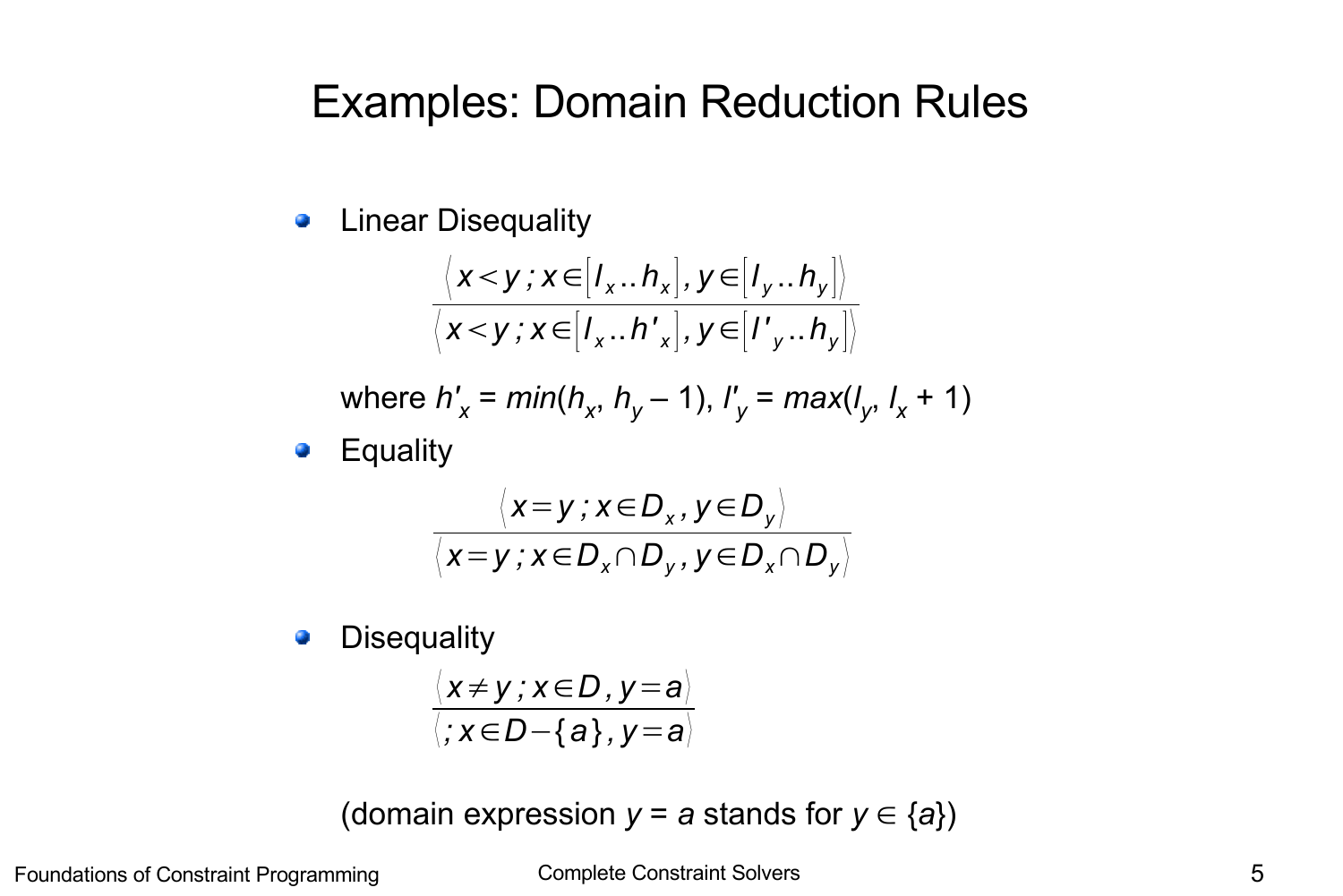### Examples: Transformation Rules

Disequality Transformation  $\mathcal{L}$ 

$$
\frac{\langle s\neq t\,;\mathcal{D}\,\mathcal{E}\rangle}{\langle x\neq t\,,x=s\,;\mathcal{D}\,\mathcal{E}\,,x\in\mathbb{Z}\rangle}
$$

where

- *s* is not a variable
- includes all variables present in *s* and *t*
- *x* does not appear in
- Variable Elimination  $\overline{\phantom{a}}$

$$
\frac{\langle C; \mathcal{D}\mathcal{E}, x=a \rangle}{\langle C\{x/a\}; \mathcal{D}\mathcal{E}, x=a \rangle}
$$

where 
$$
x
$$
 occurs in  $C$ .

Foundations of Constraint Programming Complete Constraint Solvers 6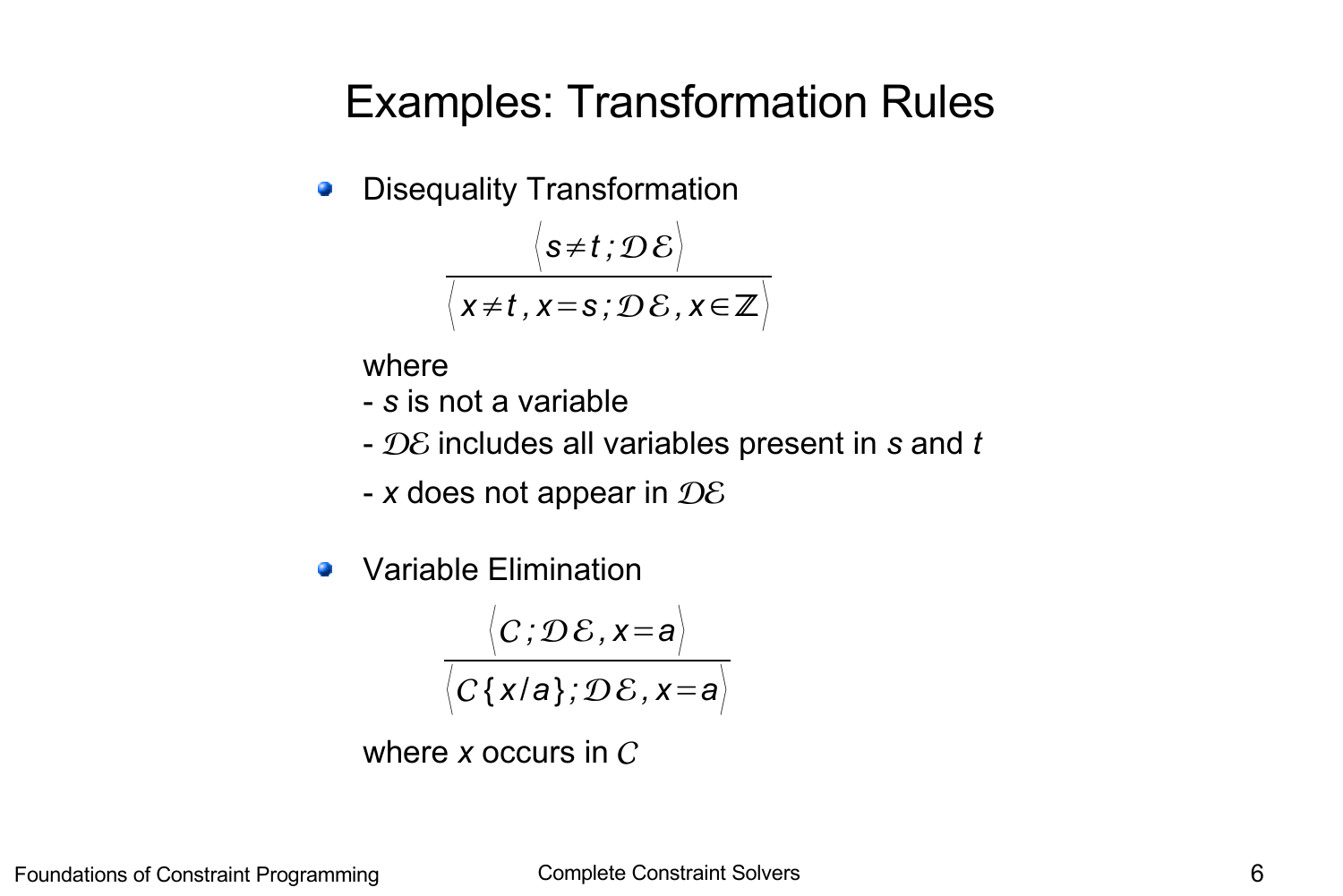# Rule Applications

- Application of a rule (informally): replace in a CSP the part that matches the premise by the conclusion
- Relevant application of a rule (informally):  $\bullet$ the result differs from the initial CSP
- A CSP  $P$  is closed under the applications of R if
	- $R$  cannot be applied to  $P$ , or
	- no application of it to  $P$  is relevant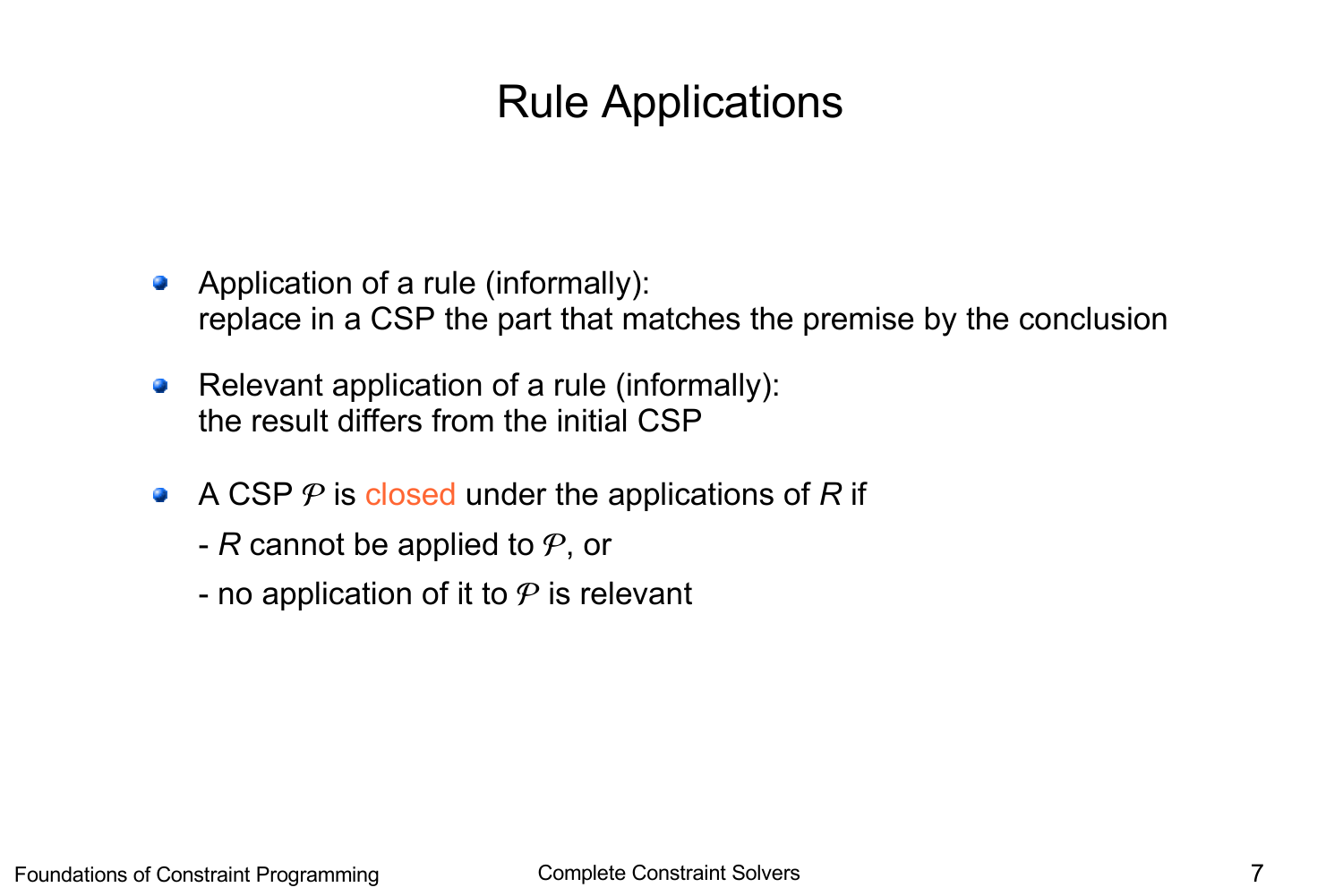### Recap: Solved and Failed CSP's

- A constraint is solved if it equals the Cartesian product of the domains of its variables
- CSP is solved if all its constraints are solved  $\mathbf{L}$
- CSP is failed if
	- it contains the false constraint ⊥, or
	- some of its domains or constraints is empty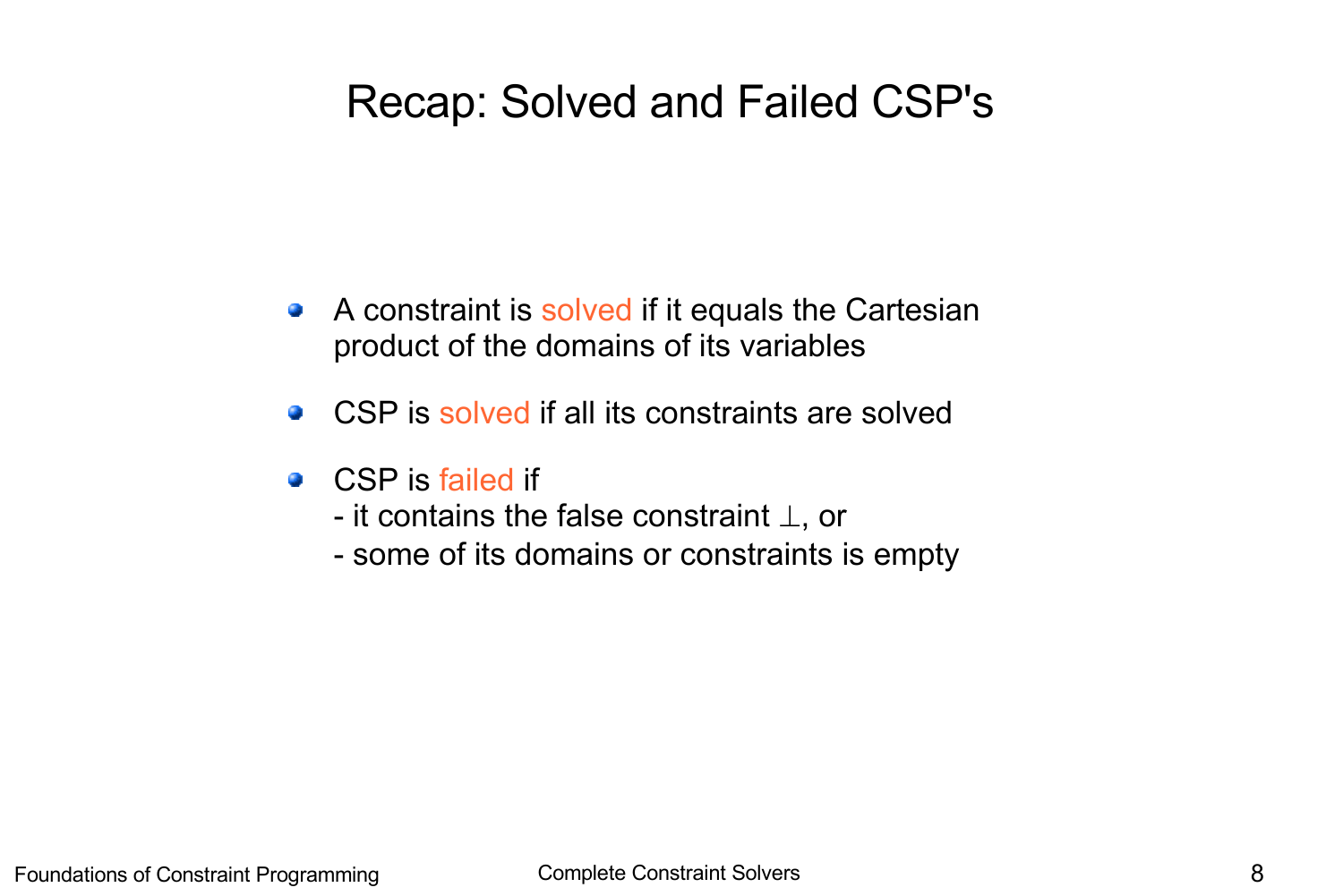# **Derivations**

Given: a finite set of proof rules

- Derivation: a sequence of CSP's s.t. each is obtained from the  $\mathcal{L}$ previous one by an application of a proof rule
- A finite derivation is called **College** 
	- successful: last element is first solved CSP in this derivation
	- failed: last element is first failed CSP in this derivation
	- stabilising: last element is first CSP closed under the applications of the proof rules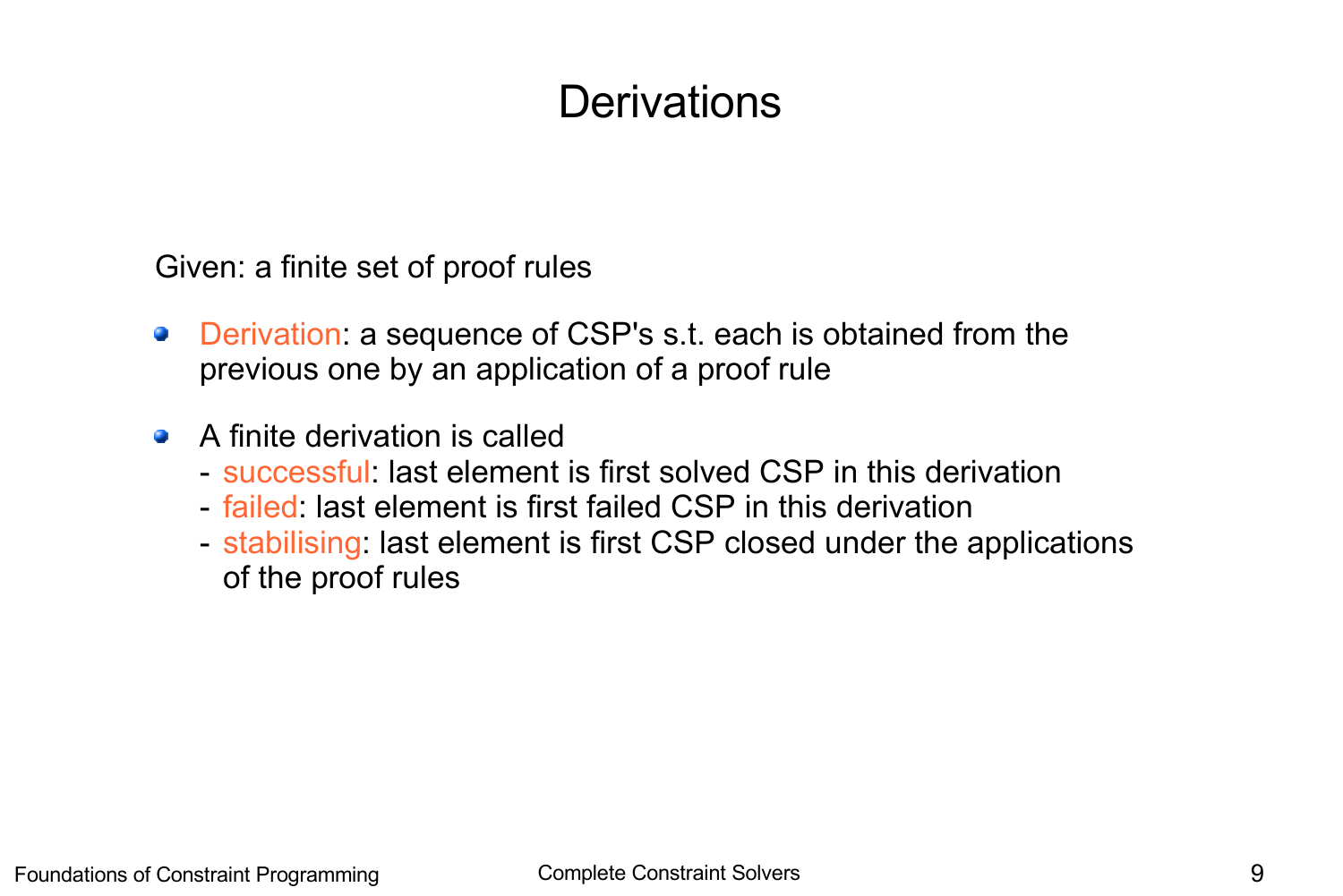#### Derivation: Example

Take

**•** Equality

$$
\frac{\langle x=y \, ; x \in D_x, y \in D_y \rangle}{\langle x=y \, ; x \in D_x \cap D_y, y \in D_x \cap D_y \rangle}
$$

**Disequality**  $\mathcal{L}$ 

$$
\frac{\langle x\neq y\,;\,x\in D\,,\,y=a\rangle}{\langle x\in D-\{a\},\,y=a\rangle}
$$

and consider CSP 〈*x* = *y*, *y* ≠ *z*, *z* ≠ *u*; *x* ∈ {*a*,*b*,*c*}, *y* ∈ {*a*,*b*,*d*}, *z* ∈ {*a*,*b*}, *u* = *b*〉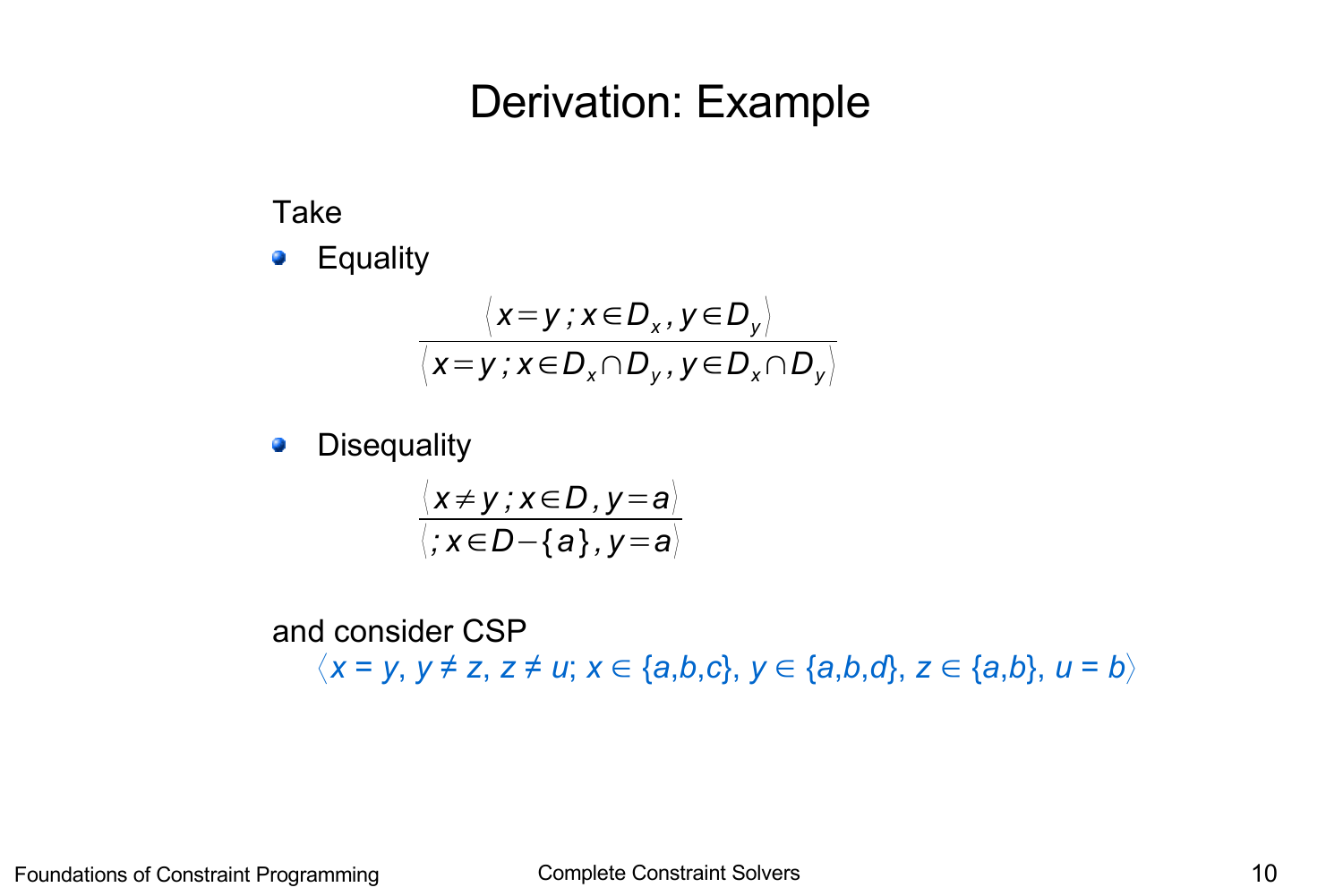### Derivation: Example, ctd

〈*x* = *y*, *y* ≠ *z*, *z* ≠ *u*; *x* ∈ {*a*,*b*,*c*}, *y* ∈ {*a*,*b*,*d*}, *z* ∈ {*a*,*b*}, *u* = *b*〉 Apply Equality rule

 $\langle x = y, y \neq z, z \neq u; x \in \{a,b\}, y \in \{a,b\}, z \in \{a,b\}, u = b \rangle$ Apply Disequality rule to *z* ≠ *u*

〈*x* = *y*, *y* ≠ *z*; *x* ∈ {*a*,*b*}, *y* ∈ {*a*,*b*}, *z* = *a*, *u* = *b*〉

Apply Disequality rule to  $y \neq z$ 

 $\langle x = y; x \in \{a,b\}, y = b, z = a, u = b \rangle$ 

Apply Equality rule

 $\langle x = v; x = b, v = b, z = a, u = b \rangle$ 

Last CSP is solved: the derivation is successful

Foundations of Constraint Programming Complete Constraint Solvers Complete Constraint Solvers 11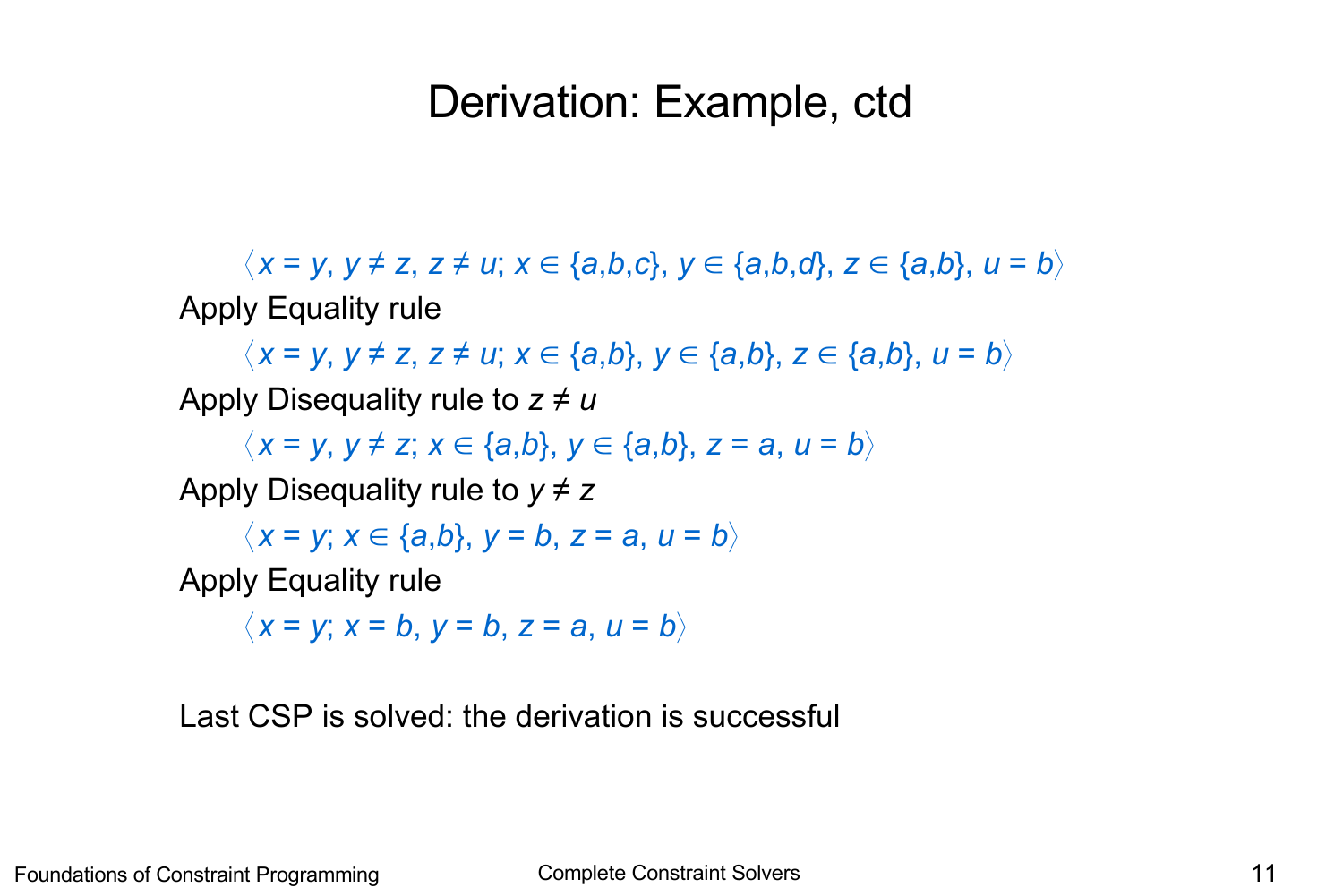# Term Equations

#### Alphabet

- variables  $\mathbf{G}$
- function symbols, each with a fixed arity  $\bullet$
- parentheses: "(" and ")"  $\mathcal{L}$
- comma: "," **C**

#### Terms

- a variable is a term  $\mathcal{L}$
- if *f* is an *n*-ary function symbol and *t* 1 , ..., *t* are terms,  $\mathcal{L}$ then *f*(*t* 1 , ..., *t n* ) is a term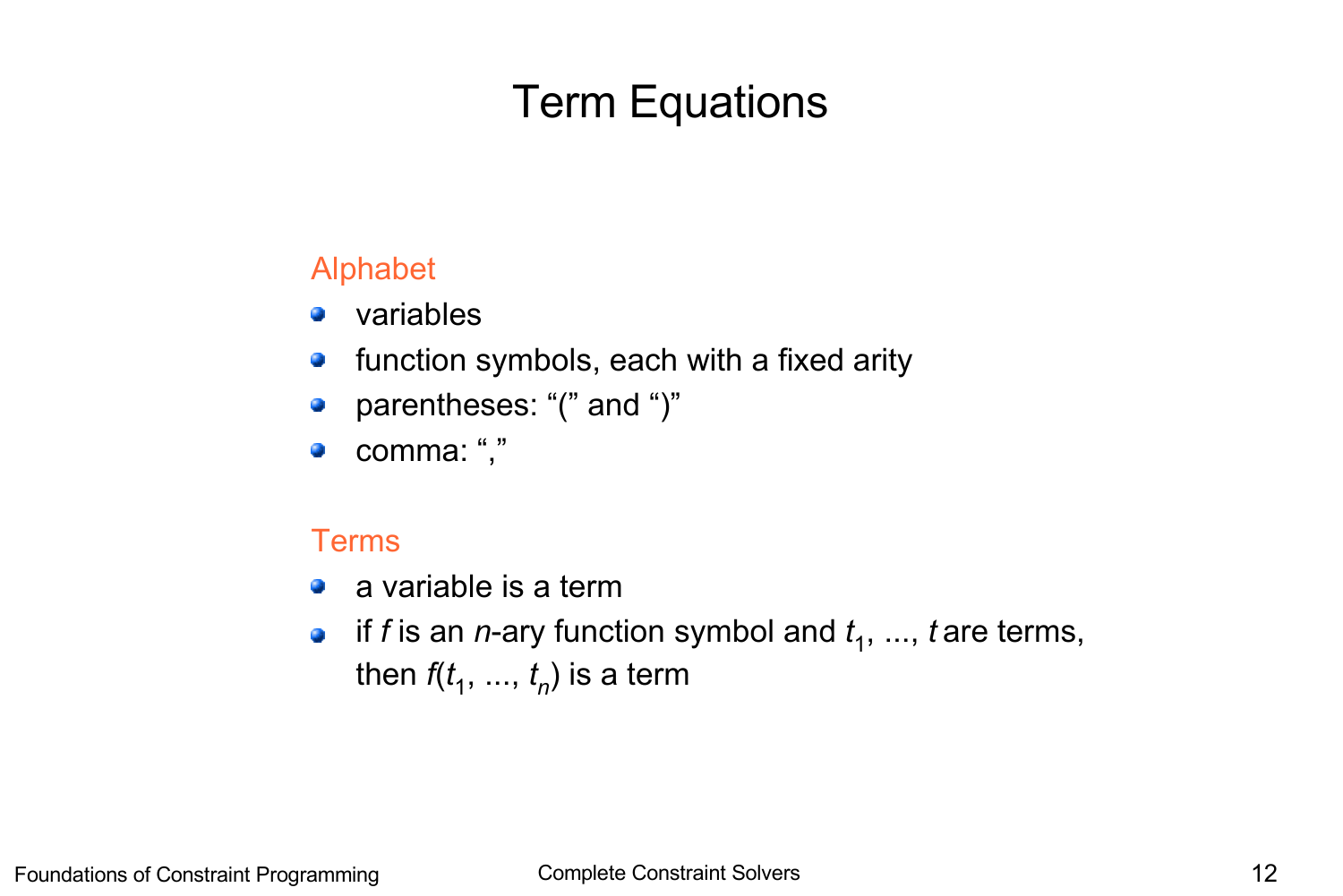# **Substitutions**

Finite mappings from variables to terms:  $\mathcal{L}_{\mathcal{S}}$ 

$$
\{x_1/t_1, \, ..., \, x_n/t_n\}
$$

where

- $x_1$ , ...,  $x_n$  are different variables
- *t* 1 , ..., *t n* are terms
- for  $i \in [1..n]$ ,  $x_i \neq t_i$
- $\theta$  is more general than  $\tau$  if for some substitution  $\eta$

$$
\tau=\theta\eta
$$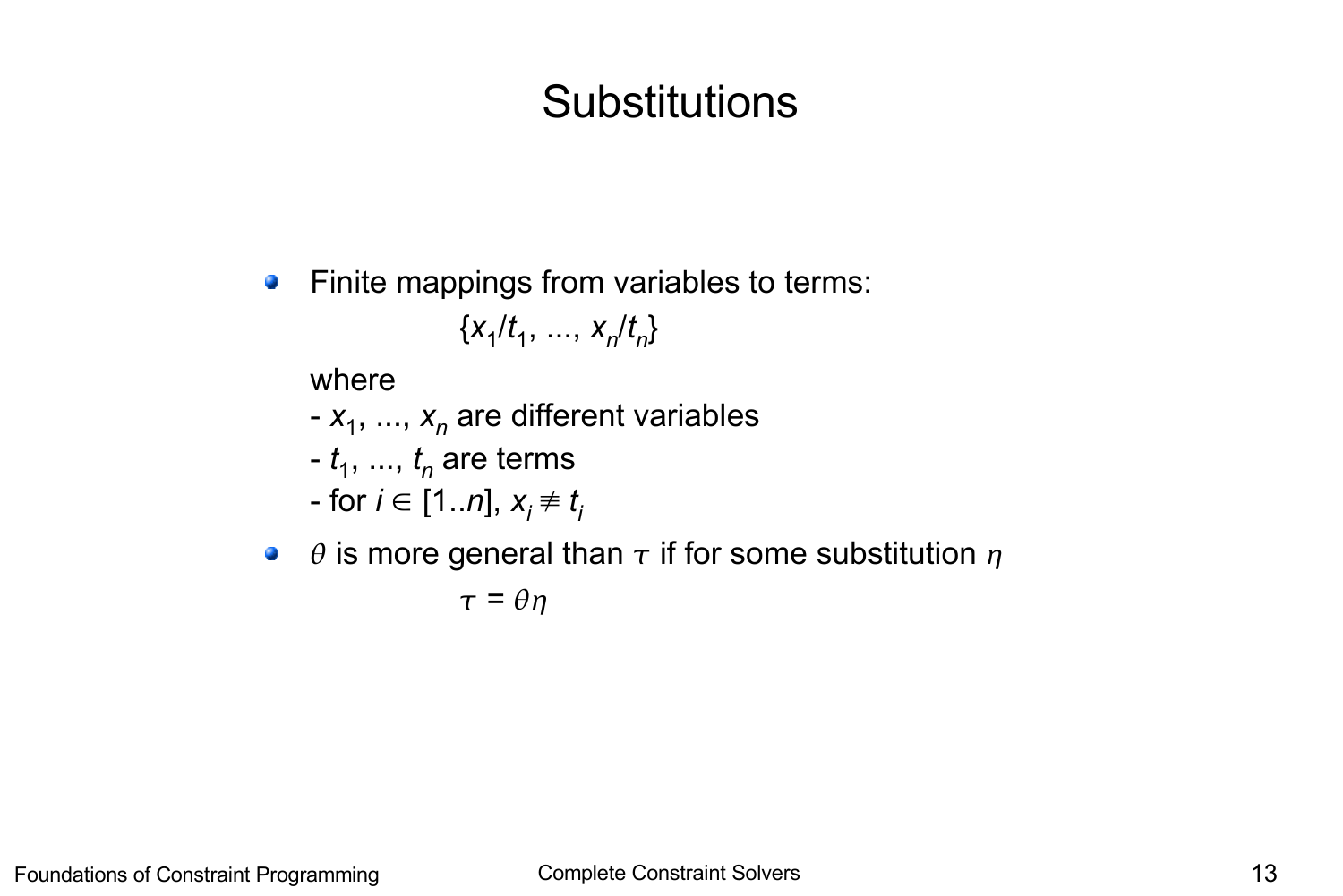### Standard Unification

- $\theta$  is a unifier of a set of term equations  $\{s_1 = t_1, ..., s_n = t_n\}$ if  $s_i \theta \equiv t_i \theta$  for  $i \in [1..n]$
- $\theta$  is an mgu (most general unifier) of *E* if
	- $\theta$  is a unifier of  $E$
	- $\theta$  is more general than all unifiers of  $E$
- Two sets of equations are equivalent if they have the  $\mathcal{L}$ same set of unifiers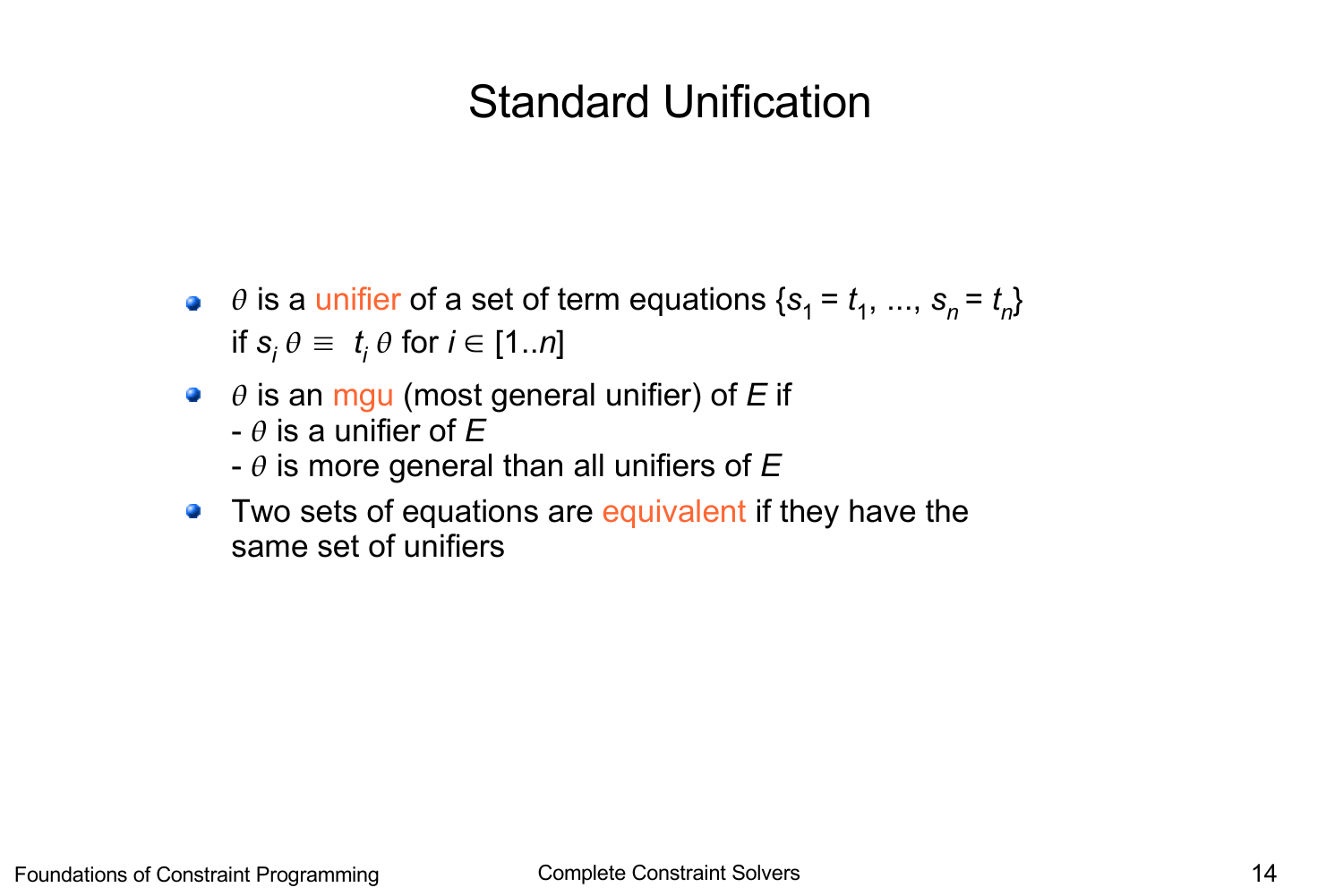### Connection with CSP's

- Domains:  $T$ , the set of all terms in the considered alphabet  $\bullet$
- $s = t$  with variables  $x_1, ..., x_n$  represents the constraint  $\{(x_{1}\eta, \, ..., \, x_{n}\eta) \mid \eta \text{ unifier of } \mathsf{s} \text{ and } \mathit{t}\}$
- $\{s_1 = t_1, ..., s_k = t_k\}$  with variables  $x_1, ..., x_n$  represents  $\langle s_1 = t_1, \ldots, s_k = t_k; x_1 \in \mathcal{T}, \ldots, x_n \in \mathcal{T} \rangle$

Note:

*Sol*( $\langle E : x_1 \in T, ..., x_n \in T \rangle$ ) = { $(x_1 \eta, ..., x_n \eta)$  |  $\eta$  unifier of *E*}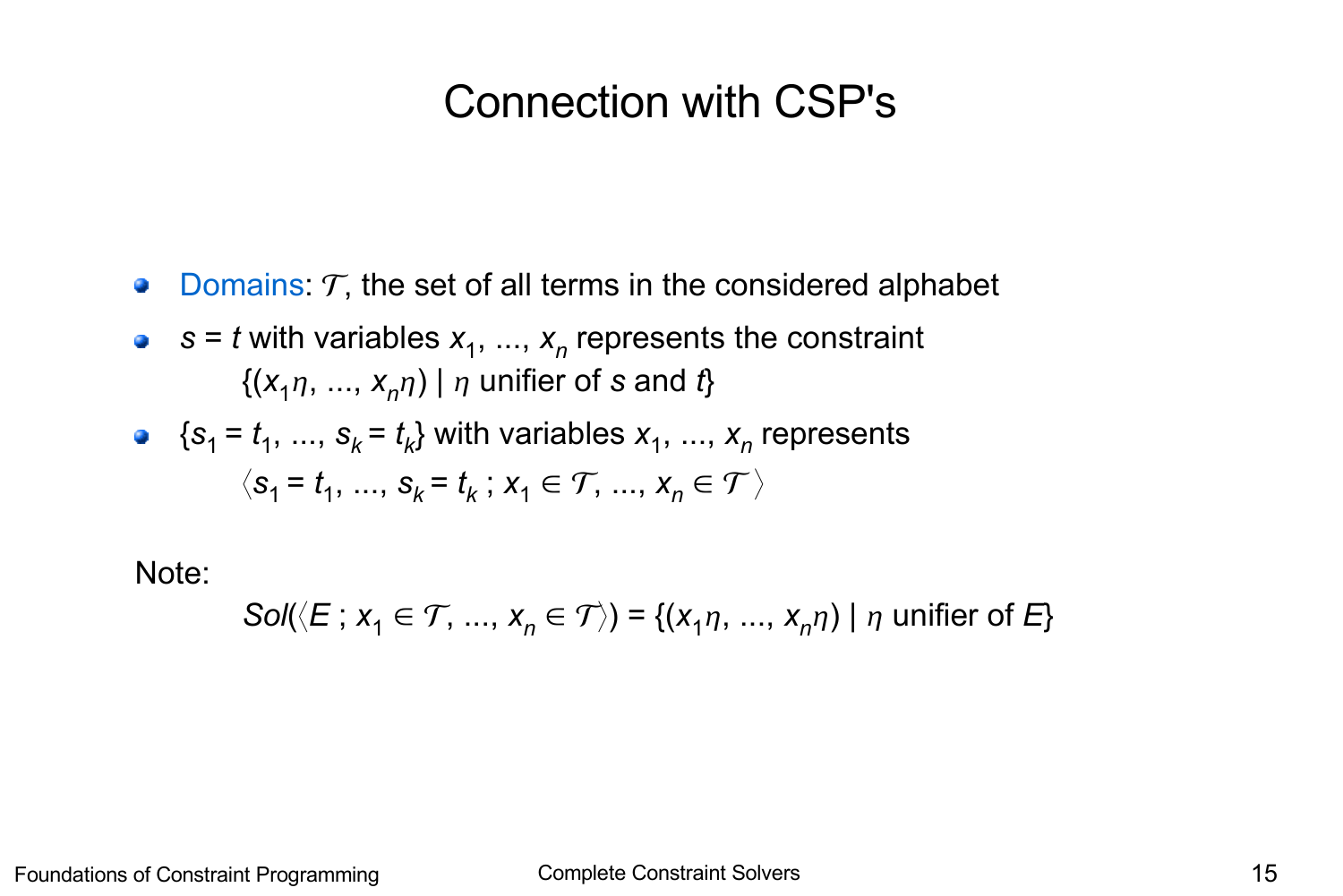### Unif Proof System

Decomposition

$$
\frac{f(s_1, ..., s_n) = f(t_1, ..., t_n)}{s_1 = t_1, ..., s_n = t_n}
$$

Failure 1

$$
\frac{f(s_1,...,s_n)=g(t_1,...,t_m)}{\perp}
$$
 (where  $f \neq g$ )  
Deletion

$$
\underline{x} = x
$$

Foundations of Constraint Programming Complete Constraint Solvers **16** and the Constraint Solvers 16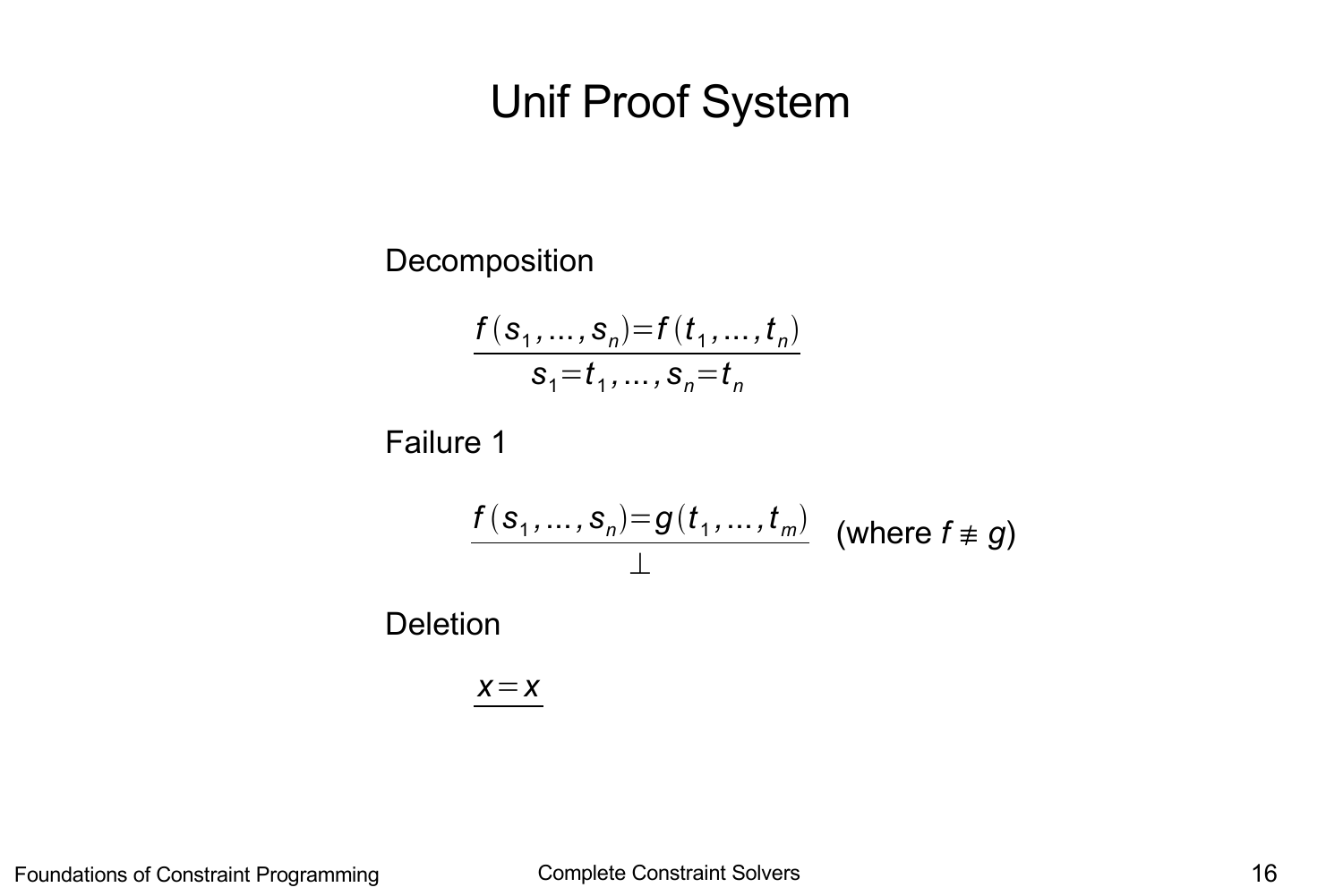### Unif Proof System, ctd

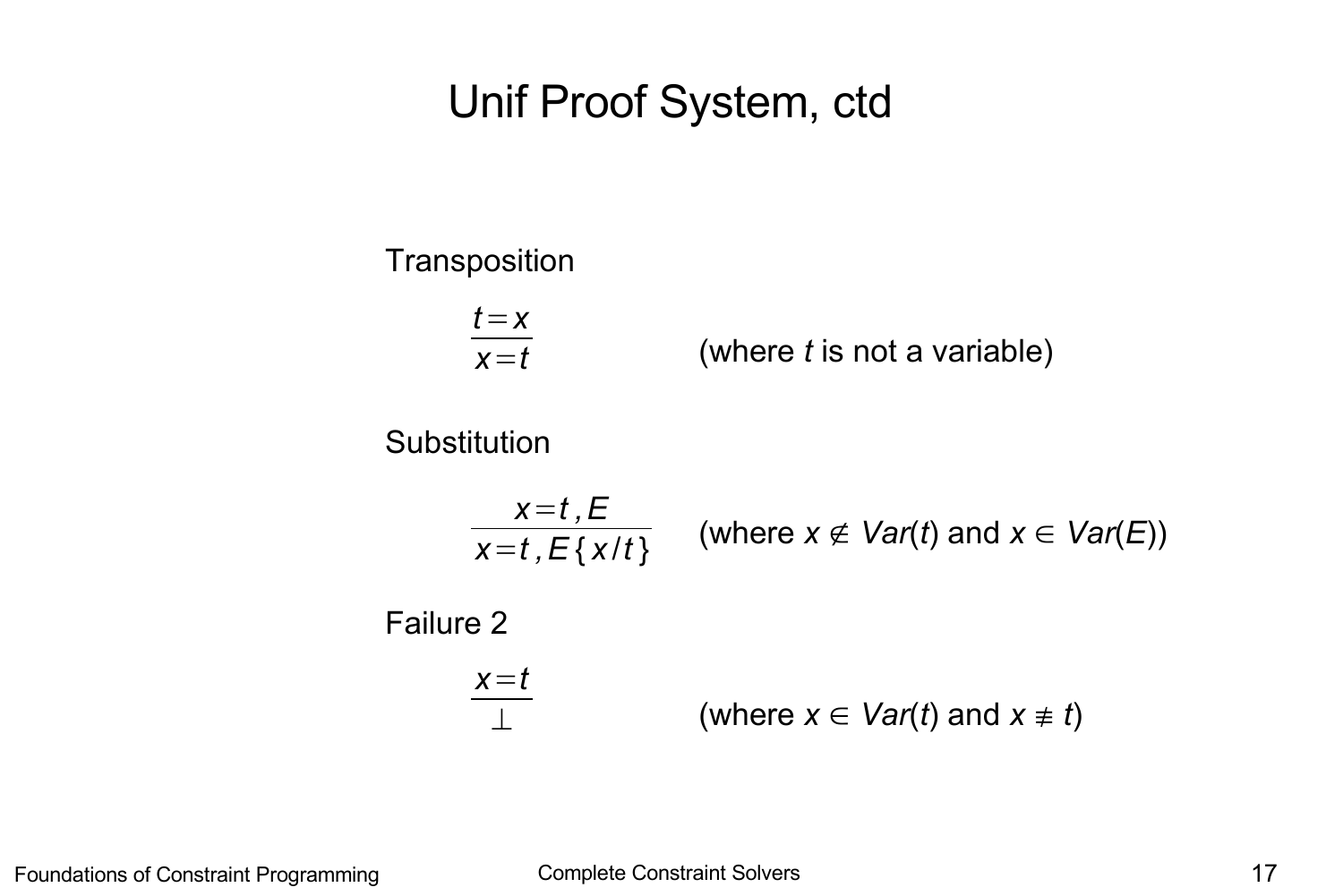### Martelli-Montanari Algorithm

Given:

**•** CSP  $\mathcal{P} \coloneqq \langle C, \mathcal{D} \mathcal{E} \rangle$ 



- $\bullet \langle C'; \mathcal{D} \mathcal{E}' \rangle$  is the result of applying R to P
- This rule application of  $R$  is called global  $\mathcal{L}$

Martelli-Montanari Algorithm

- **•** Unif proof rules
- All applications of the Substitution rule are global  $\bullet$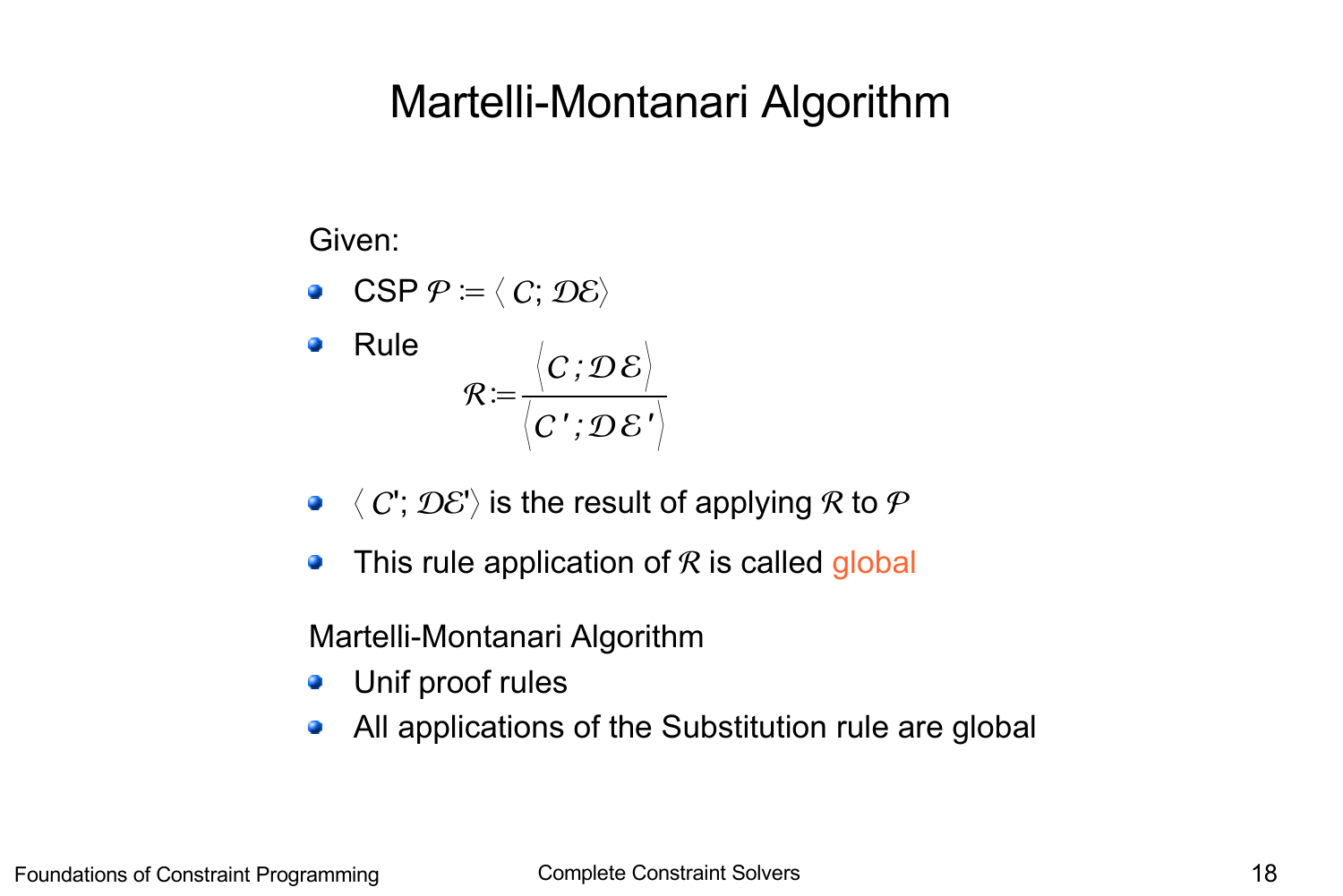# Linear Equations over Reals

#### Alphabet

- each real number is a constant **Ca**
- for each real number *r* unary function symbol '*r*⋅'  $\mathbf{L}$
- binary function symbol '+' (written in infix notion)  $\bullet$

#### Linear expressions and equations

- Linear expression over reals: a term in this alphabet  $\mathcal{L}$
- Linear equation over reals:  $\bullet$ *s* = *t* where *s*, *t* linear expressions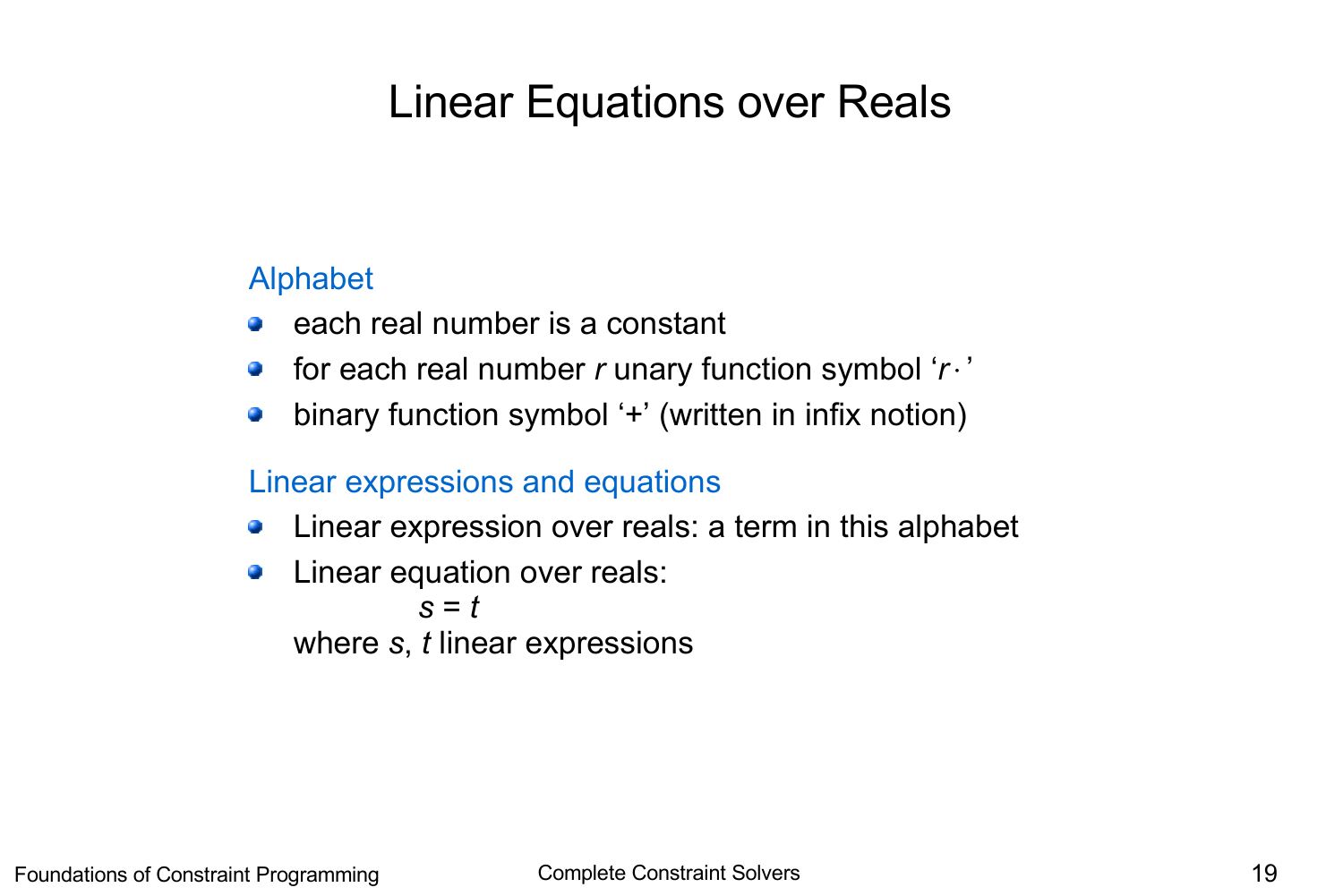### Normal Forms

Assume ordering  $\lt$  on the variables

Linear expression in normal form:  $\mathcal{L}$ 

$$
\sum_{i=1}^n a_i x_i + r
$$

where  $n \geq 0$  and  $x_1, ..., x_n$  are ordered w.r.t.  $\prec$ 

Linear equation in normal form:  $\mathcal{L}$ 

$$
\sum_{i=1}^n a_i x_i = r
$$

where  $n \geq 0$  and  $x_1, ..., x_n$  are ordered w.r.t.  $\prec$ 

- Linear equation in pivot form:  $\bullet$ *x* = *t* if  $x \notin \text{Var}(t)$  and *t* is in normal form
- Each linear equation can be rewritten (normalises) to a unique linear equation in normal form.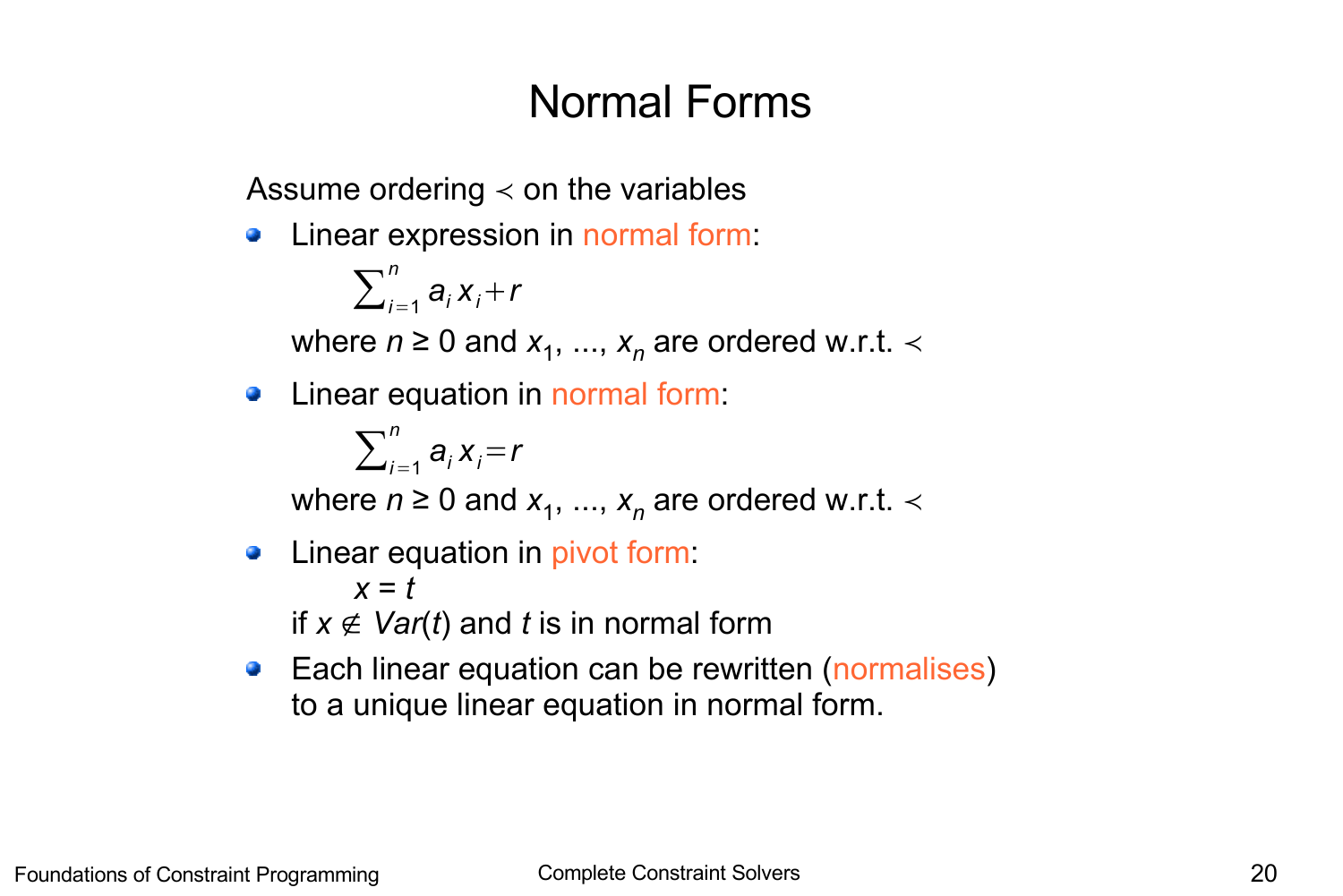# **Substitutions**

- Substitution: finite mapping from variables to linear  $\mathcal{L}_{\mathcal{A}}$ expressions in normal form To each variable *x* in its domain a linear expression different from *x* is assigned.
- Given: substitutions  $\theta$  and  $\gamma$  $\mathcal{L}$ Composition  $\theta \gamma$  of  $\theta$  and  $\gamma$  uniquely determined by  $\eta(x) \coloneqq norm((x\theta)\gamma)$
- $\theta$  is a unifier of  $s = t$  if  $s\theta = t\theta$  normalises to  $0 = 0$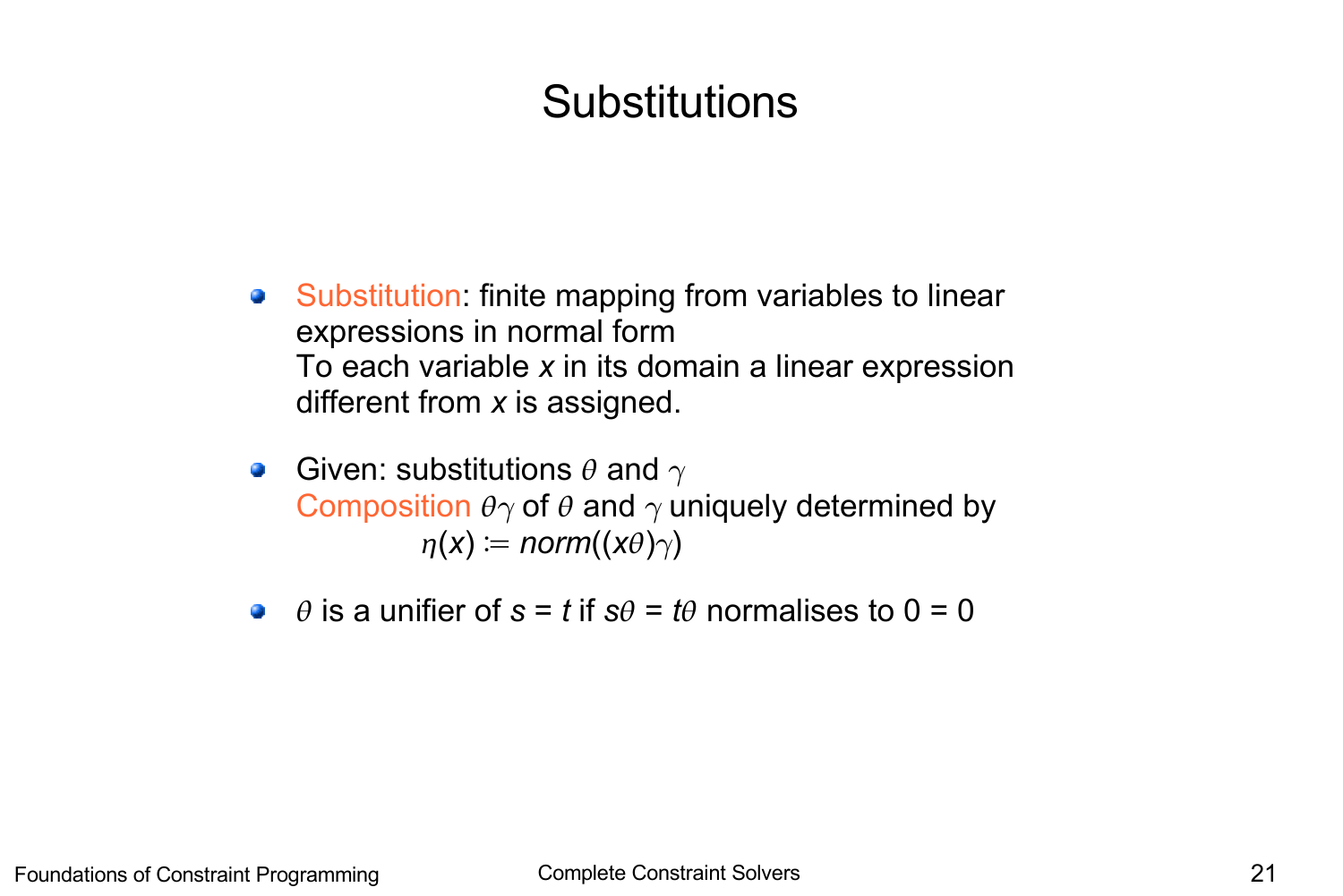# Pivot Forms

Three types of normal forms:

- $0 = 0$
- 0 = *r* where *r* is a non-zero real
- $\sum_{i=1}^n$  $a_i x_i = r$ , where  $n > 0$

Pivot forms of linear equations

- Each linear equation  $e$  normalises to a normal form  $\bullet$
- Linear equations with normal form  $0 = 0$  or  $0 = r$  have no pivot form  $\mathcal{L}$
- Otherwise each equation  $\mathbf{L}$

$$
x_j = \sum\nolimits_{i \in [1..j-1]\cup [j+1..n]} -\frac{a_j}{a_j}x_j + \frac{r}{a_j}
$$

is a pivot form of  $e$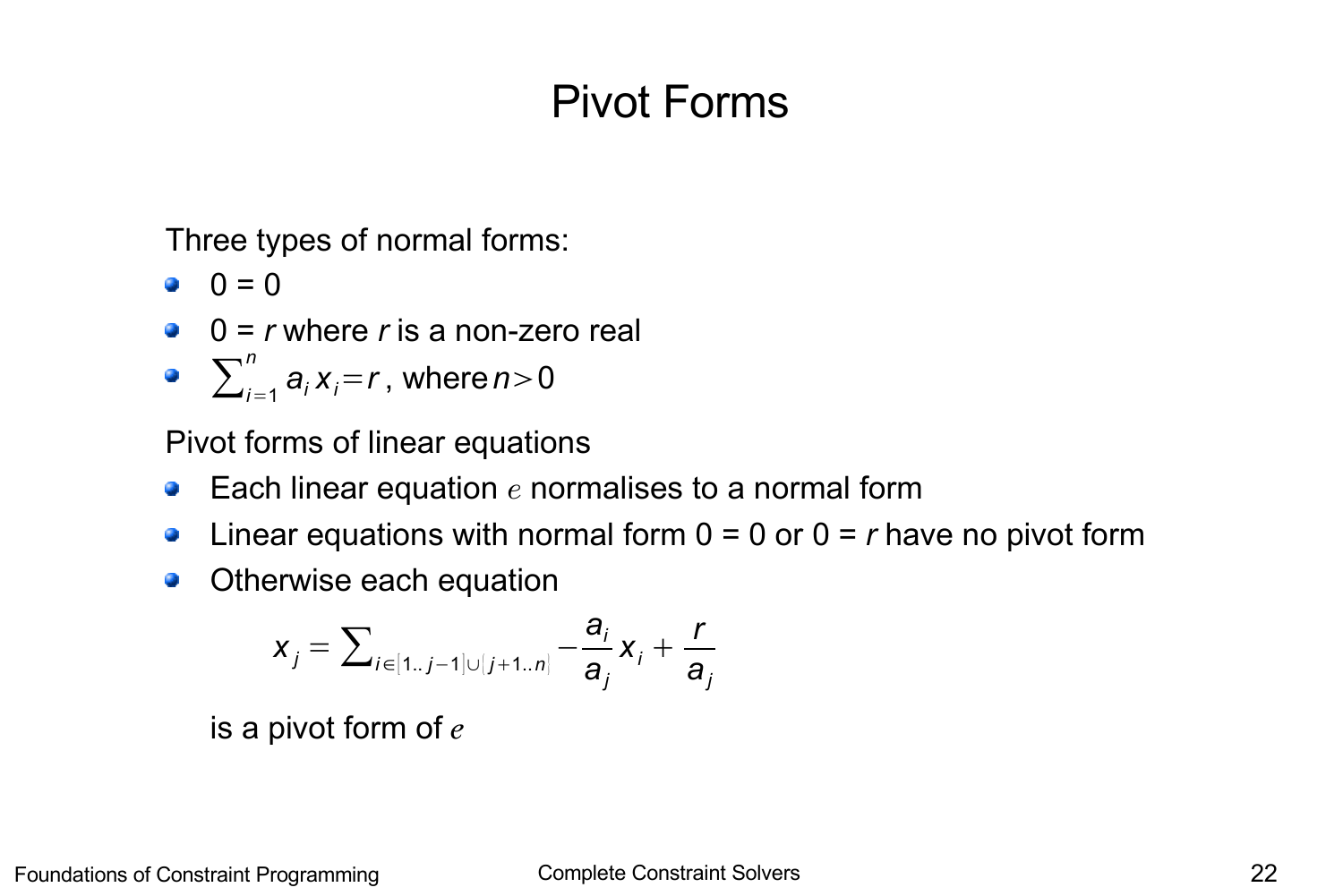### Lin Proof System

#### **Deletion**

*s*=*v*

if  $s = v$  normalises to  $0 = 0$ 



*s*=*v* ⊥

if  $s = v$  normalises to  $0 = r$  and  $r$  non-zero real

Foundations of Constraint Programming Complete Constraint Solvers Complete Constraint Solvers 23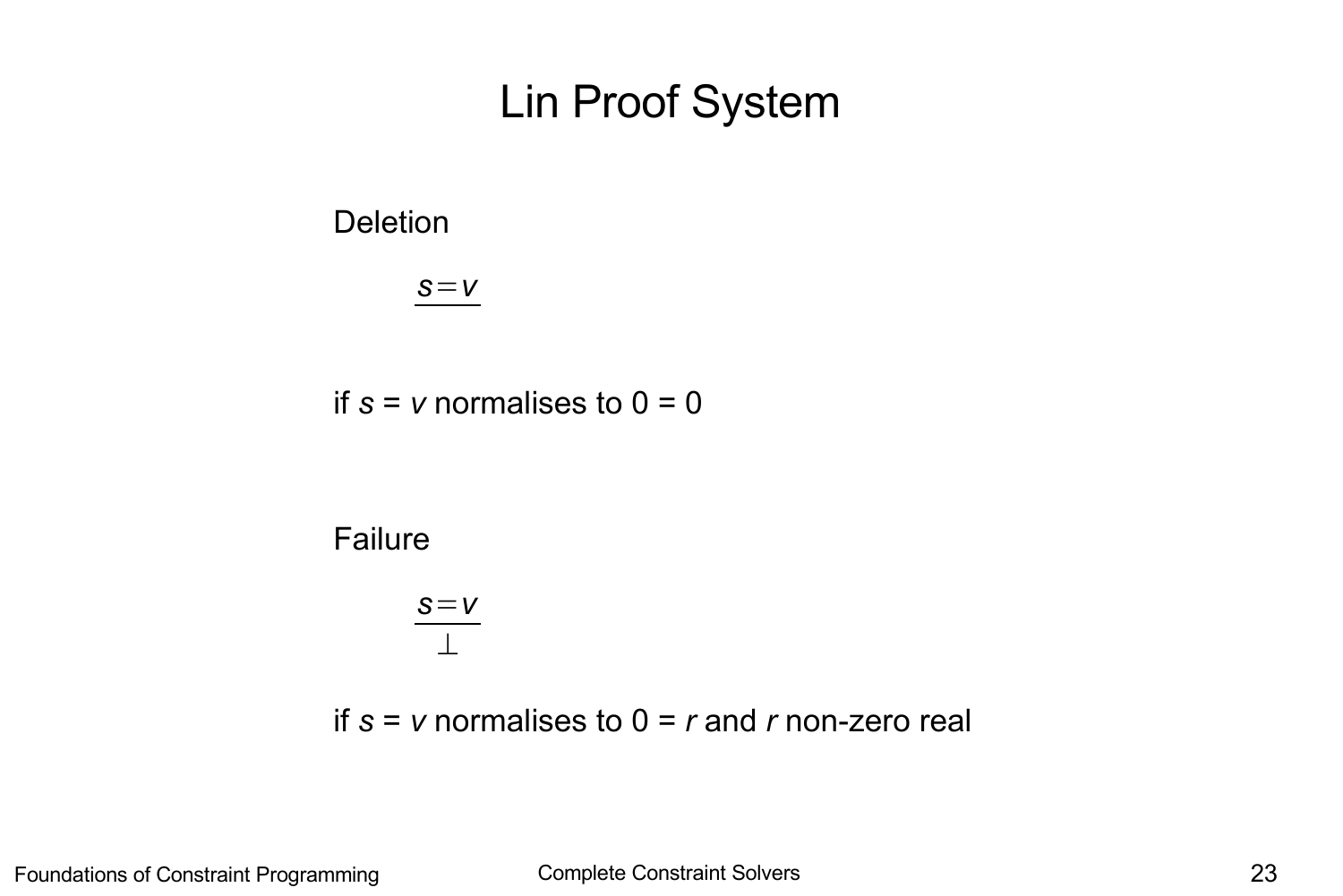### Lin Proof System, ctd

- *norm*(*s*): normal form of *s*
- *stand*(*s* = *t*) ≔ *norm*(*s*) = *norm*(*t*)

**Substitution** 

*s*=*v ,E x*=*t ,stand E* { *x* /*t* }

where  $x = t$  is a pivot form of  $s = v$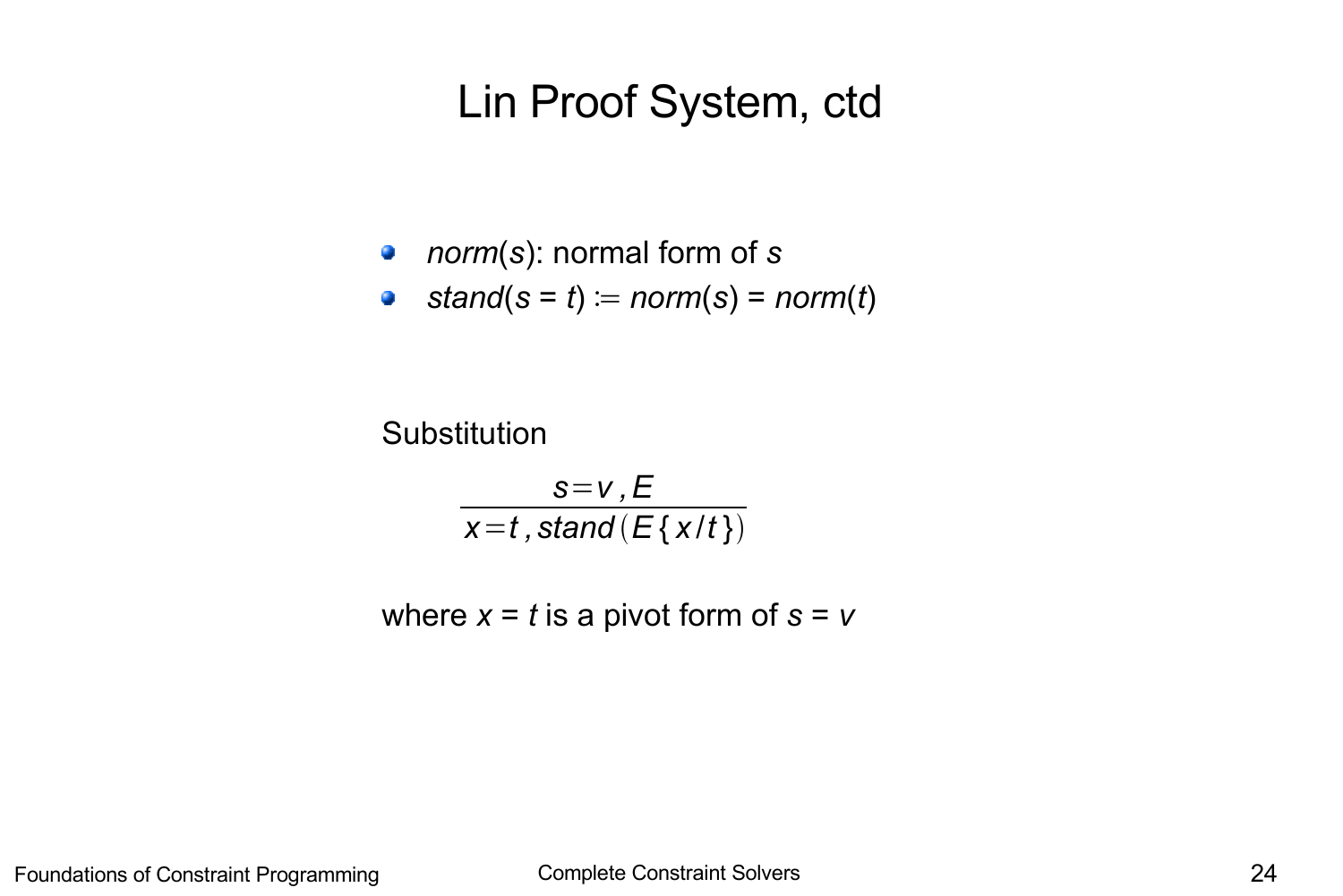# Gauss-Jordan Elimination

- Lin proof rules
- All applications of the Substitution rule are global and condition  $x \in \text{Var}(E)$  holds  $\mathcal{L}$

#### **Theorem**

Given: finite set of linear equations *E*

- Gauss-Jordan Elimination always terminates
- If *E* has a solution, then each execution of the algorithm terminates with a set of  $\bullet$ linear equations that determines an mgu of *E.* Otherwise each execution terminates with a set containing  $\perp$ .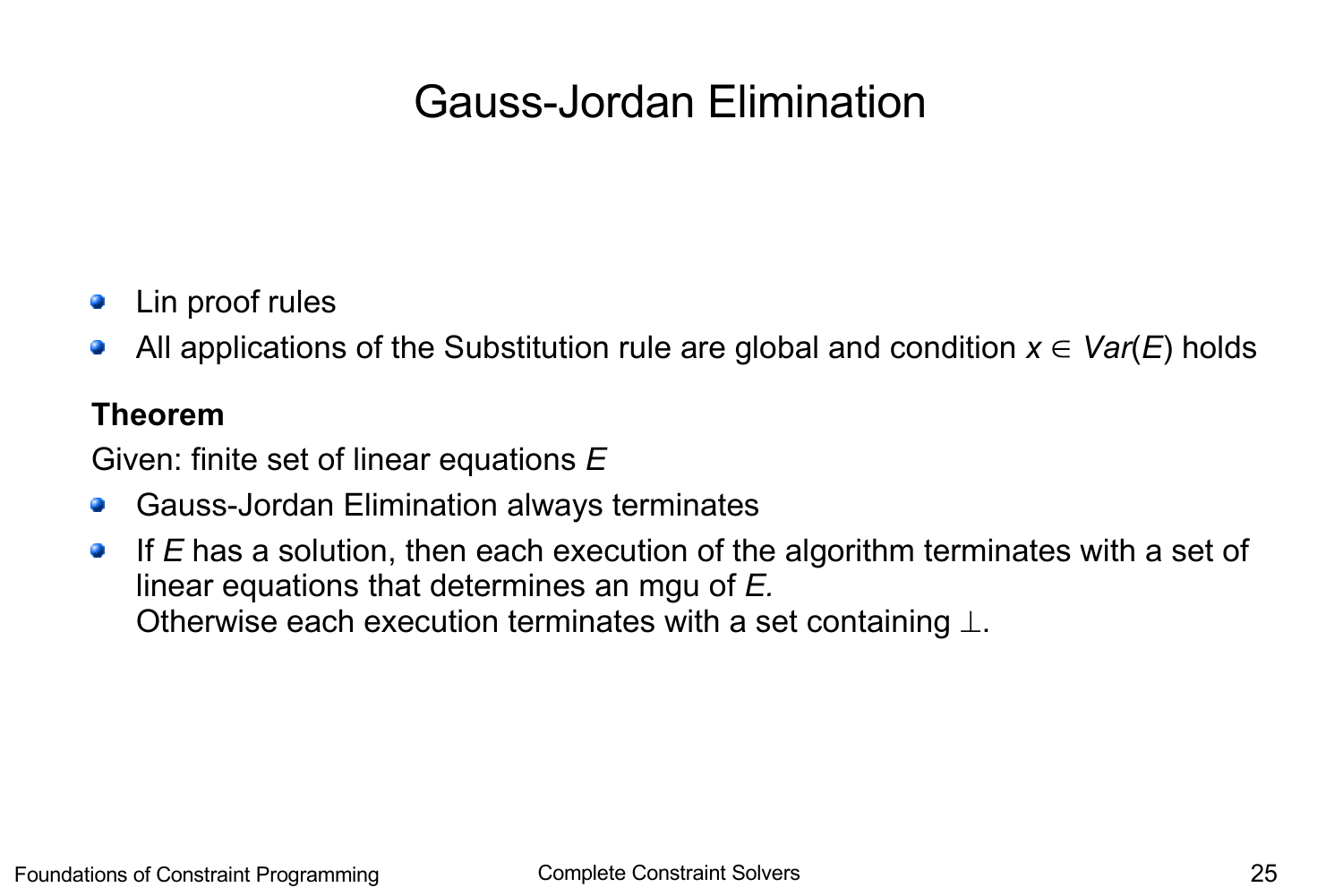# Gaussian Elimination

#### Forward substitution phase:

Repeatedly take the leftmost equation that has not yet been considered

- Deletion applicable: delete the equation and consider the next equation  $\mathcal{L}$
- Failure applicable: terminate with failure  $\mathcal{L}$
- Substitution applicable: apply it taking as *E* the set of equations lying to  $\mathcal{L}$ the right of the current equation

#### Backward substitution phase:

Repeatedly take the rightmost equation that has not yet been considered Apply Substitution taking as *E* the set of equations to the left of the current equation.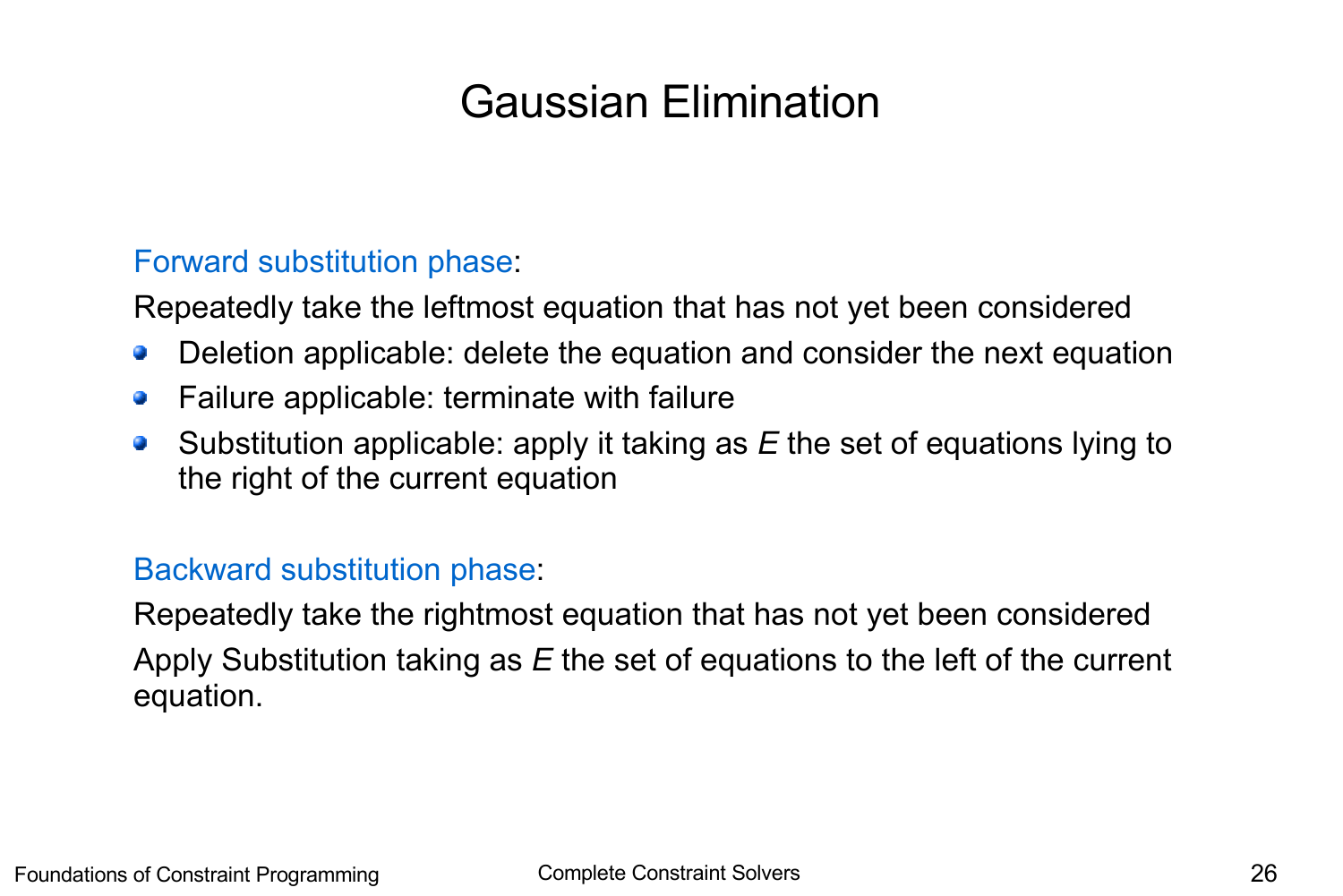### Gaussian Elimination: Correctness

#### **Theorem**

Given: finite set of linear equations *E*

- Gaussian Elimination always terminates  $\bullet$
- If *E* has a solution, then each execution of the algorithm terminates with a set  $\mathbf{r}$ of linear equations that determines an mgu of *E.* Otherwise each execution terminates with a set containing  $\perp$ .